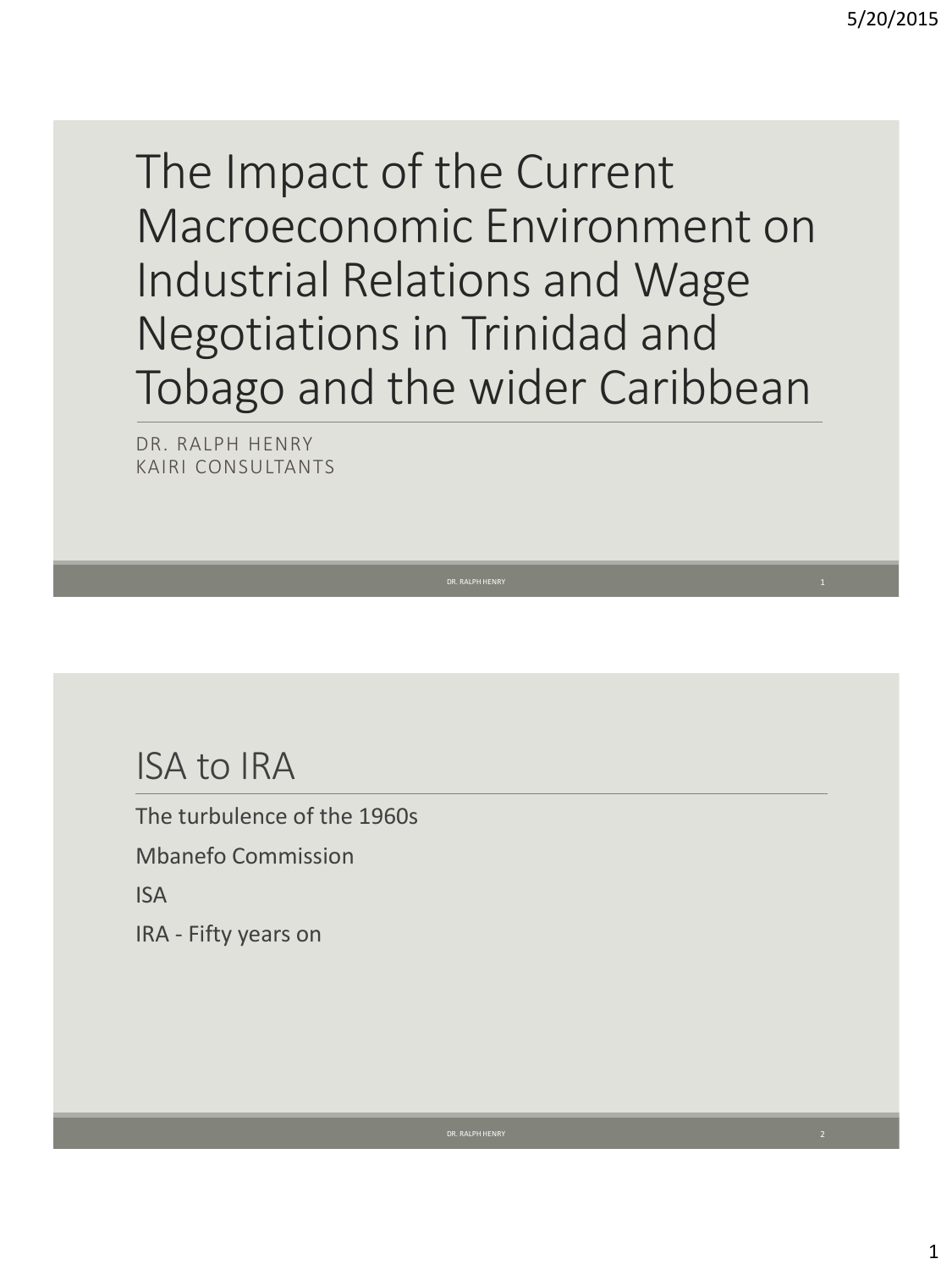# Other Institutional Development

Minimum Wages Board National Productivity Council Joint Negotiating Team, in the 1980s

### Factor Shares in the Caribbean

Market determined wage rates

Ministry of Labour – suasion between employers and labour unions

Industrial Court of T&T

Barbados Social Compact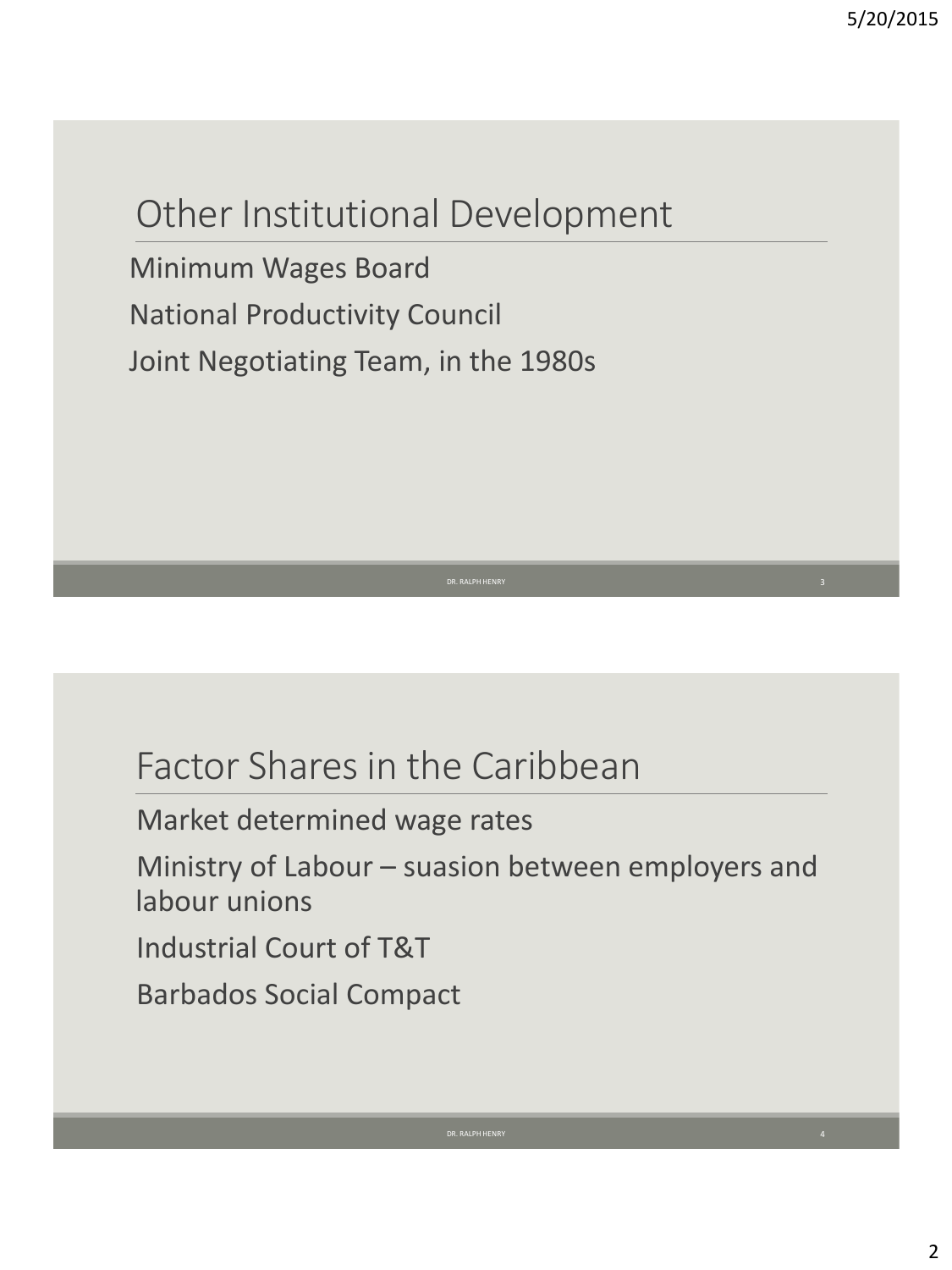# Export Propelled Economies in the Region

Remarkably similar

Just a few sectors are the base for earning of foreign exchange

# ISA – The Considerations for Judges

Domestic capital accumulation with a view to increasing the rate of economic growth Employment Growth Protection of Wages from Price Increases International competitiveness and Balance of Payments State Financing of the Public Sector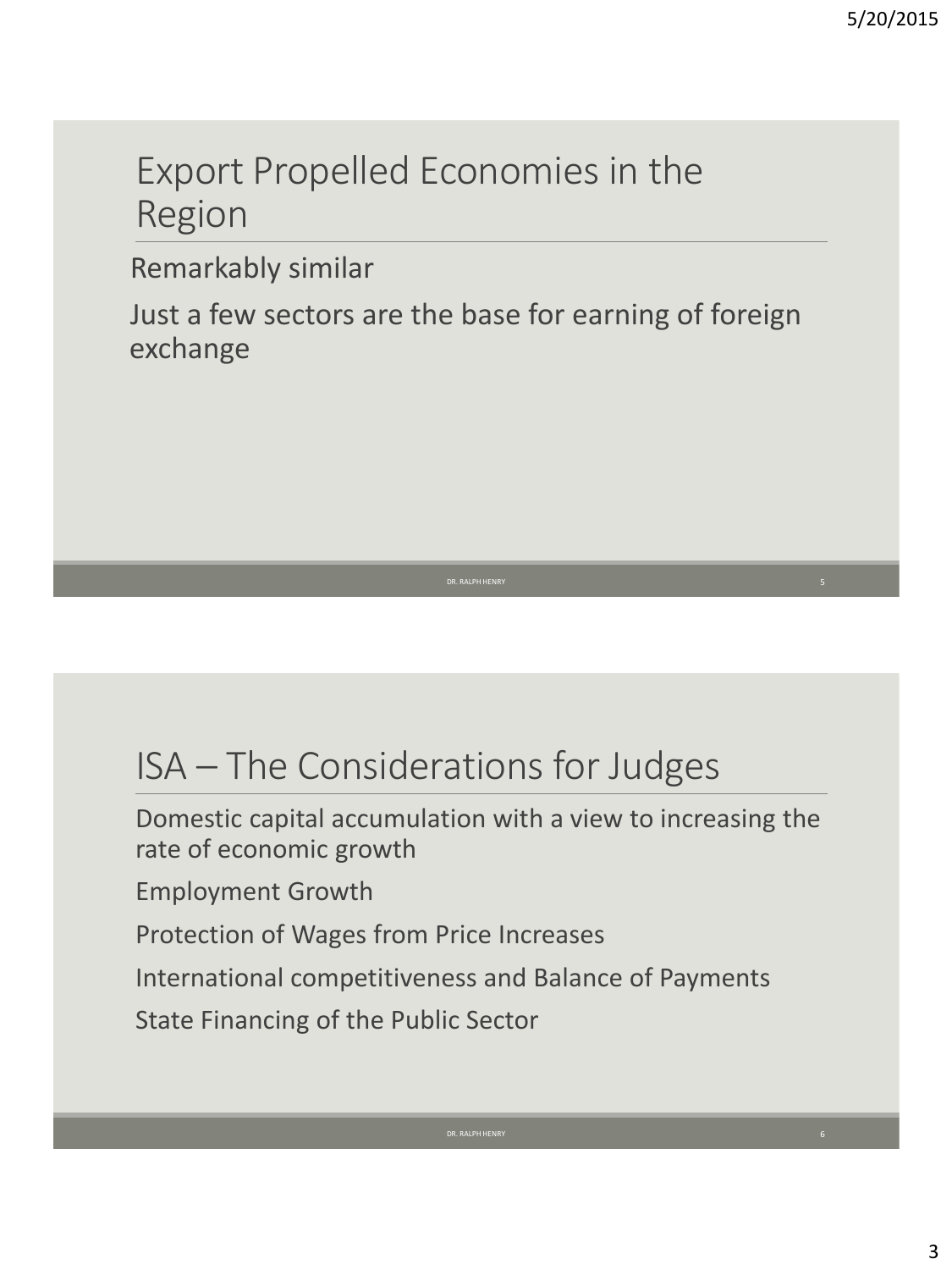### That was then

What about now? And what about the next ten years?

Challenge: a post-fossil fuel engine of growth Achievement of whole society and whole economy competitiveness

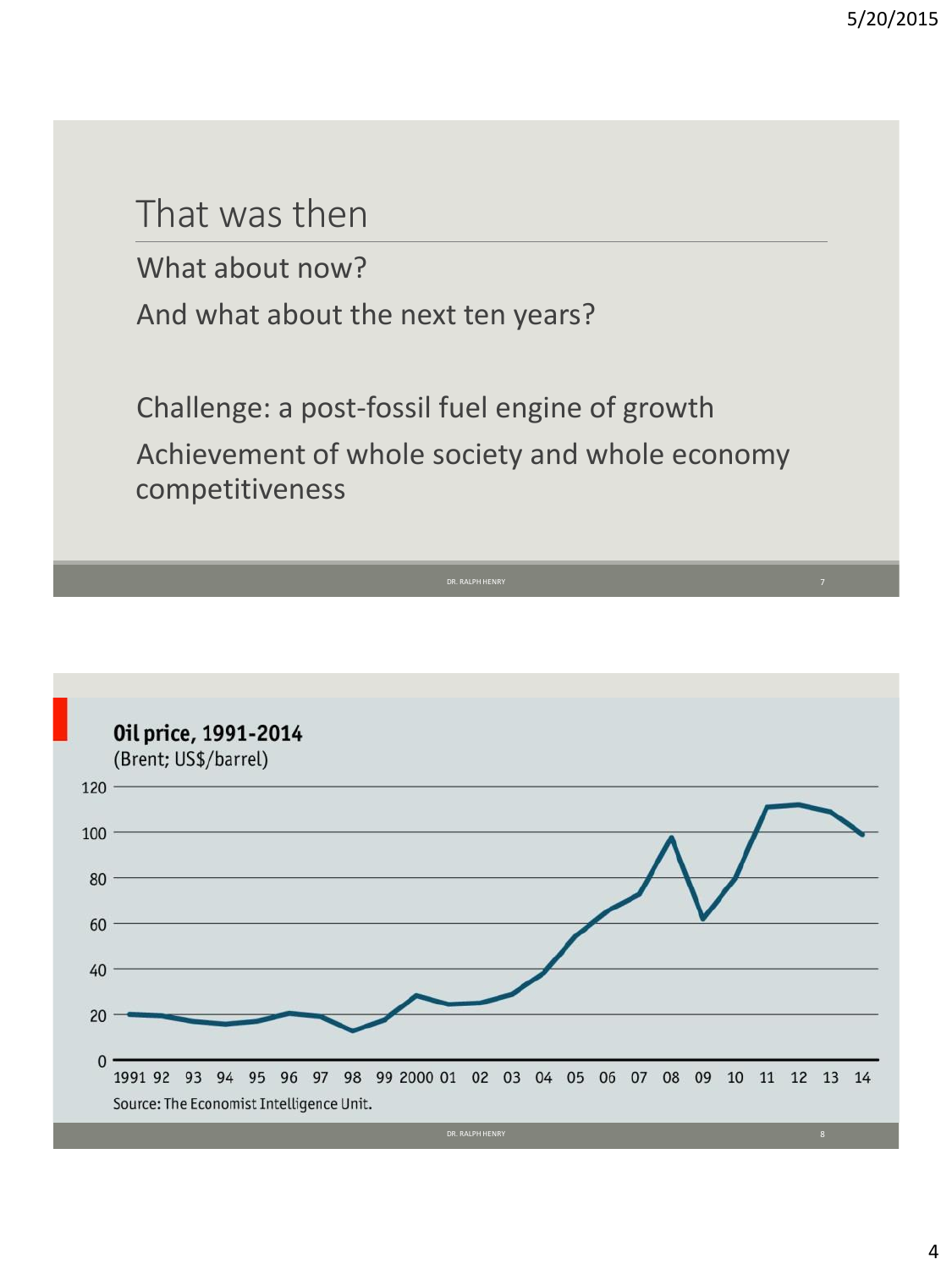### PERCENTAGE OF CARICOM'S IMPORTS FROM TRINIDAD AND TOBAGO BY SELECTED SITC SECTIONS: 2003-2013



# Role for the Court

Specifics of shares of capital and labour – Picketty?

State of the Labour Market

Knowledge driven Economy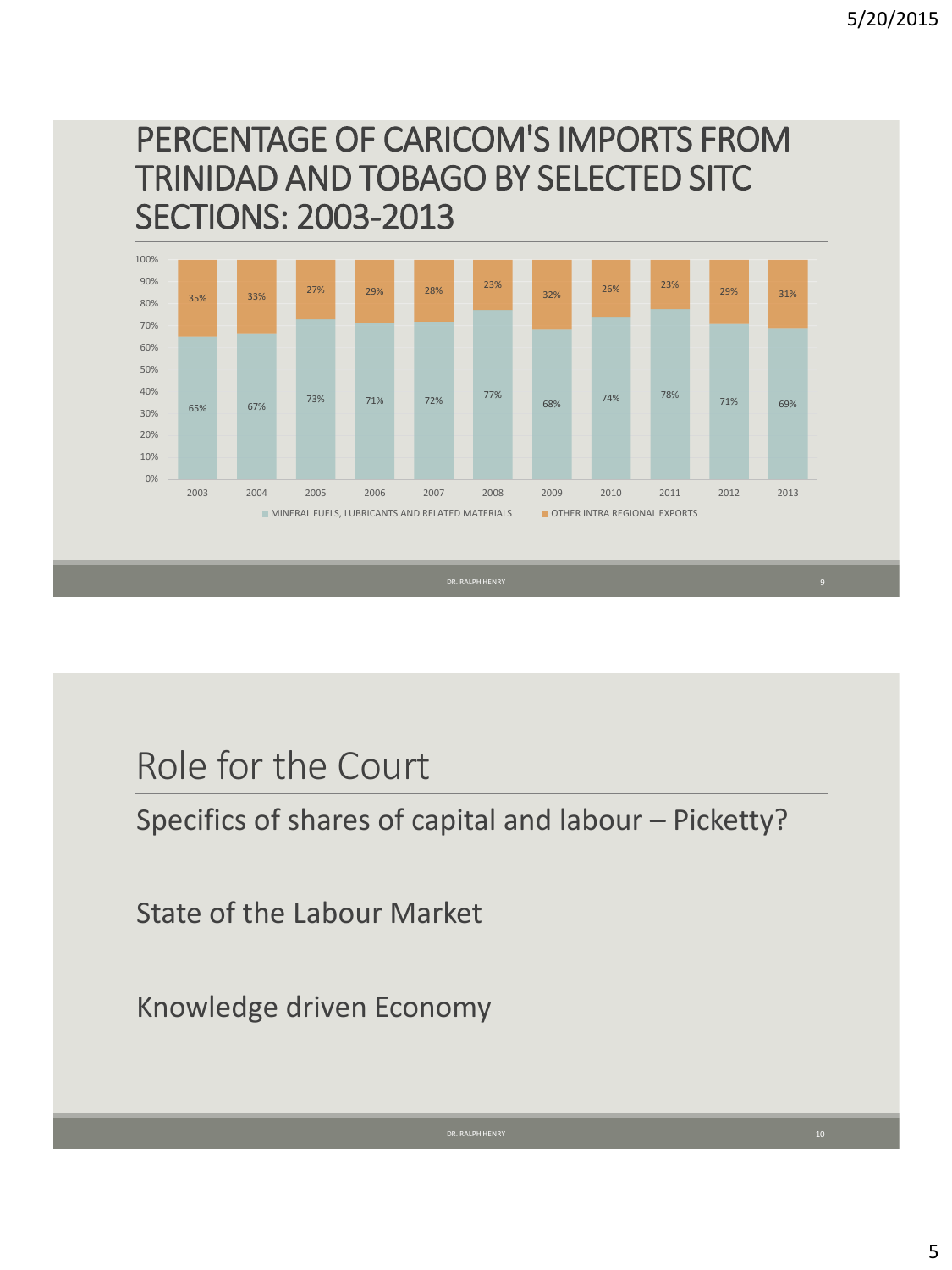# Makings of a Regional Labour Market

# Middle Income Countries

Push Factors in Migration

Macro-economics of fall-out as a result of the change in the global economy

Debt

Poverty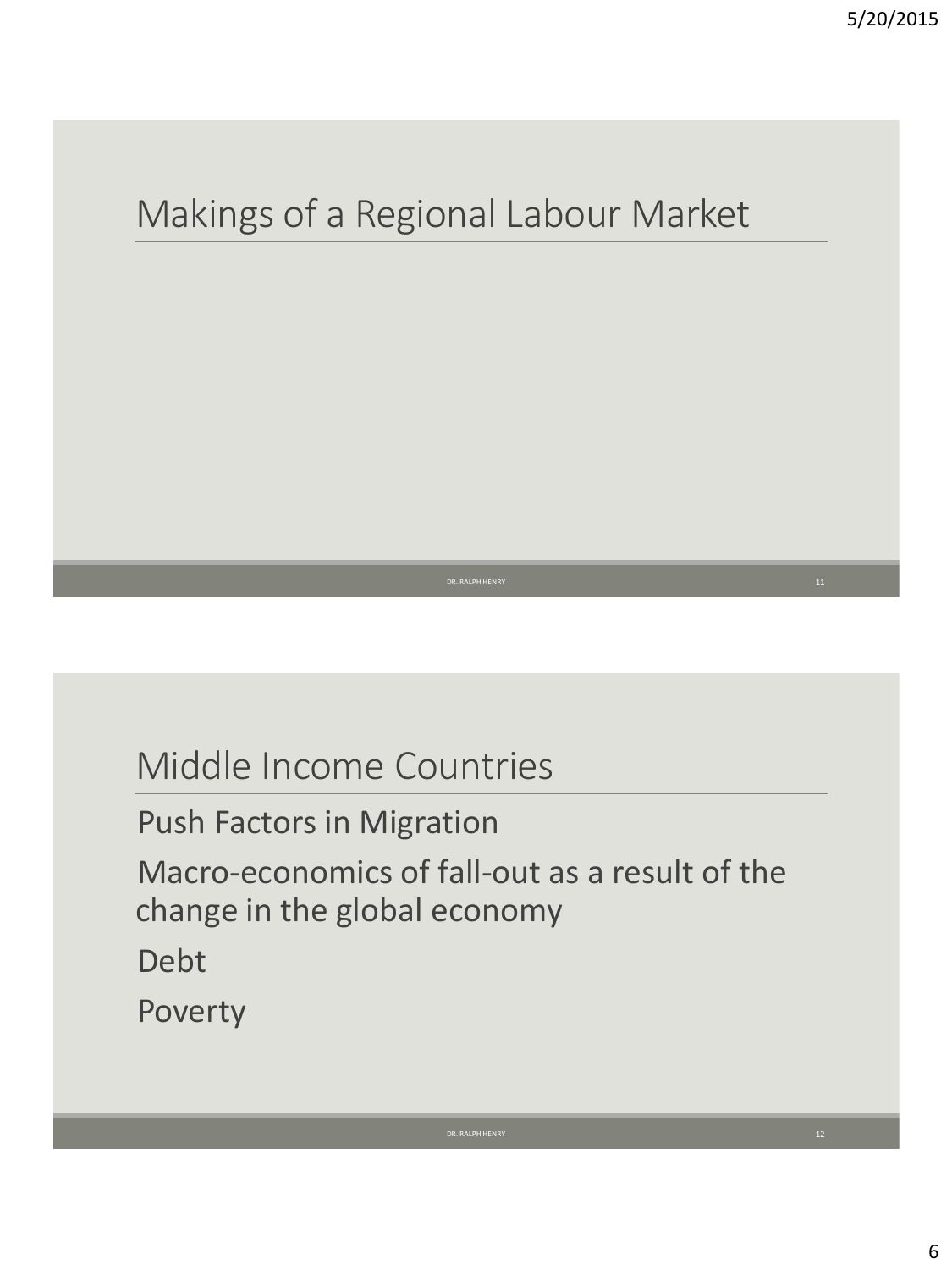

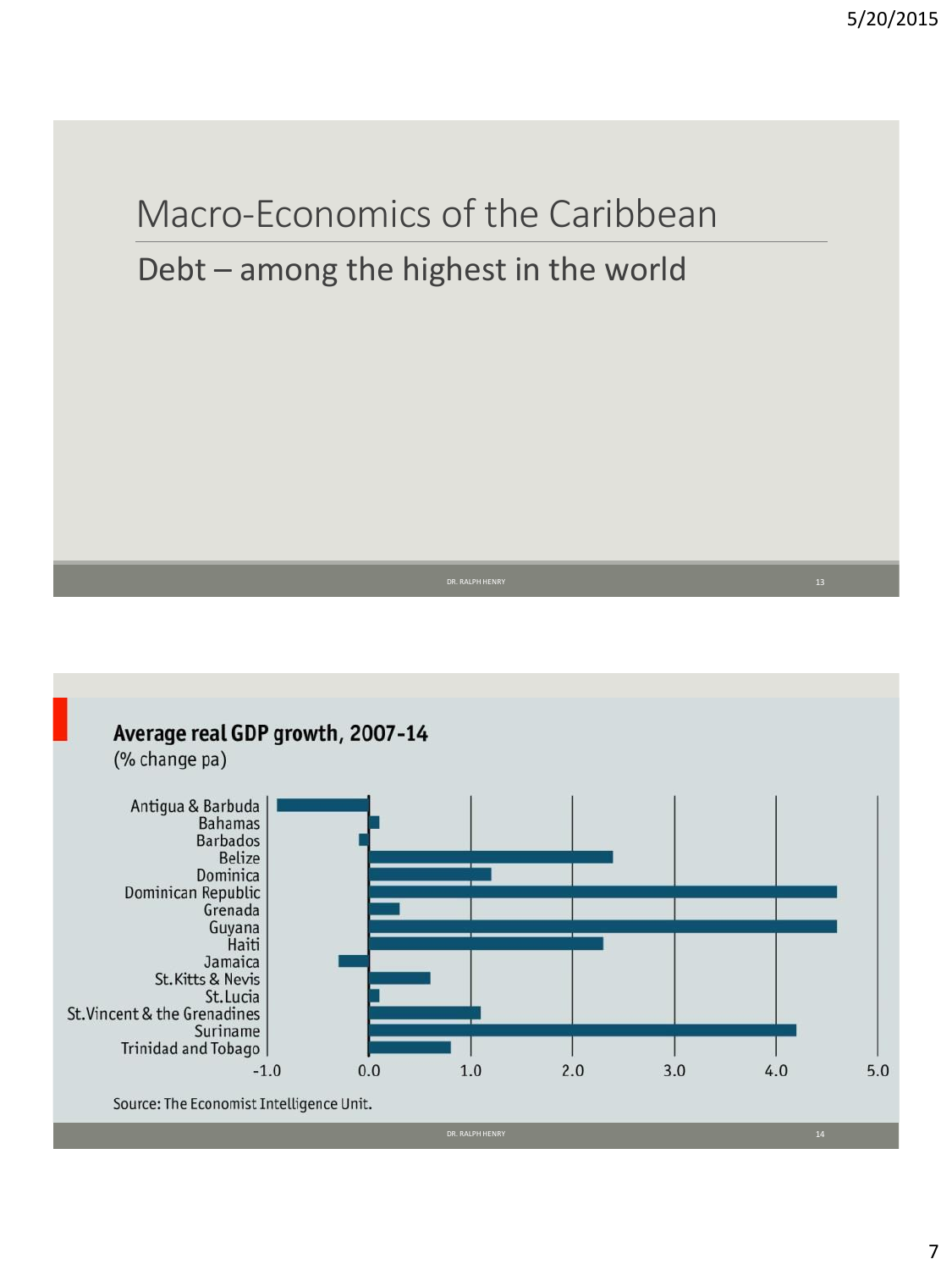| Country                                                        | <b>Gross Government</b><br>Debt to GDP |  |  |
|----------------------------------------------------------------|----------------------------------------|--|--|
| Antigua and Barbuda                                            | 94.26                                  |  |  |
| <b>The Bahamas</b>                                             | 55.61                                  |  |  |
| Barbados*                                                      | 102.71                                 |  |  |
| <b>Belize</b>                                                  | 76.416                                 |  |  |
| Dominica                                                       | 76.32                                  |  |  |
| Grenada                                                        | 109.79                                 |  |  |
| Guyana                                                         | 56.87                                  |  |  |
| Haiti                                                          | 21.30                                  |  |  |
| Jamaica                                                        | 144.55                                 |  |  |
| <b>St. Kitts and Nevis</b>                                     | 103.11                                 |  |  |
| St. Lucia                                                      | 79.76                                  |  |  |
| St. Vincent and the                                            | 73.98                                  |  |  |
| <b>Grenadines</b>                                              |                                        |  |  |
| Suriname**                                                     | 22.25                                  |  |  |
| <b>Trinidad and Tobago</b>                                     | 30.32                                  |  |  |
| <b>Sources: IMF, COMTRADE, WTO and Regional Central Banks.</b> |                                        |  |  |

\*Data for 2014 \*\* Data for 2012

| <b>Country</b>                       | <b>Year CPA conducted</b> | <b>Poverty Rate</b><br>(& below Poverty Line) | Indigence<br>(% in extreme<br>Poverty) |
|--------------------------------------|---------------------------|-----------------------------------------------|----------------------------------------|
| Antigua & Barbuda                    | 2006                      | 18.3                                          | 3.7                                    |
| <b>Bahamas</b>                       | 2001                      | 9.3                                           | na                                     |
| <b>Barbados</b>                      | 2010                      | 19.3                                          | 9.1                                    |
| Belize                               | 2009                      | 41.3                                          | 15.8                                   |
| <b>Dominica</b>                      | 2009                      | 28.8                                          | 3.1                                    |
| Grenada                              | 2008                      | 37.7                                          | 2.4                                    |
| Guyana                               | 1999                      | 35.0                                          | 21.3                                   |
| <b>Trinidad and Tobago</b>           | 2005                      | 16.6                                          | 1.2                                    |
| St. Lucia                            | 2006                      | 28.8                                          | 1.6                                    |
| <b>St Kitts</b>                      | 2008                      | 23.7                                          | 1.4                                    |
| <b>Nevis</b>                         | 2008                      | 15.9                                          | 0.0                                    |
| SVG                                  | 2008                      | 30.2                                          | 2.9                                    |
| Jamaica                              | 2012                      | 19.9                                          |                                        |
| <b>Source: CDB and Other Studies</b> |                           |                                               |                                        |

### Poverty Rate and Indigence in Selected Caribbean Countries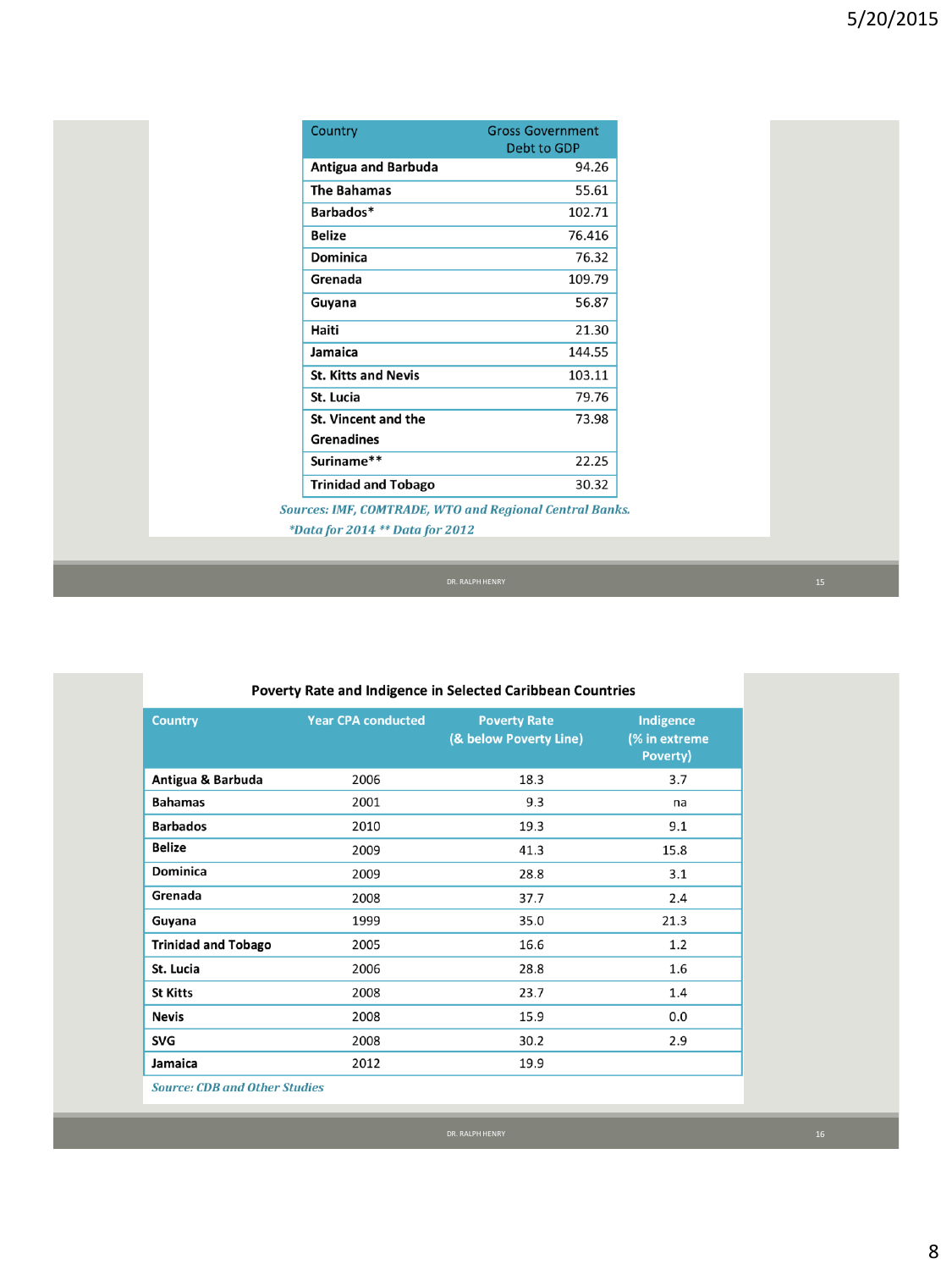| Country         | No. Emigrants | <b>Percent of Population</b> |
|-----------------|---------------|------------------------------|
| <b>Bahamas</b>  | 1,000         | 0.9                          |
| <b>Barbados</b> | 18,000        | 7.0                          |
| <b>Belize</b>   | 6,000         | 1.9                          |
| DR              | 1,070,000     | 11.3                         |
| Guyana          | 374,000       | 49.2                         |
| Haiti           | 994,000       | 9.8                          |
| Jamaica         | 803,000       | 29.4                         |
| St. Lucia       | 22,000        | 12.4                         |
| Suriname        | 4,000         | 0.7                          |
| T&T             | 301,000       | 22.4                         |
| <b>UNECLAC</b>  |               |                              |

# SKILLS DEVELOPMENT FOR THE LABOUR **MARKET**

Labour Force by Educational Attainment (%)-Kandil et al (2014)

| <b>Country</b>            | <b>Less than Prim</b> | <b>Primary</b> | <b>Secondary</b> | <b>Tertiary</b> | <b>Other</b> |
|---------------------------|-----------------------|----------------|------------------|-----------------|--------------|
| <b>Bahamas</b><br>(2006)  | 2.6                   | 8.8            | 63.0             | 25.5            | 0.1          |
| <b>Barbados</b><br>(2007) | 0.5                   | 14.8           | 65.3             | 18.4            | 1.0          |
| Belize (2012)             | 45.9                  | 28.8           | 12.0             | 6.2             | 7.1          |
| St Lucia<br>(2011)        | $\ast$                | $50.3*$        | $39.9**$         | 9.8             | $- -$        |
| Trinidad/Tobago(<br>2008) | 0.3                   | 26.9           | 67.0             | 5.5             | 0.3          |